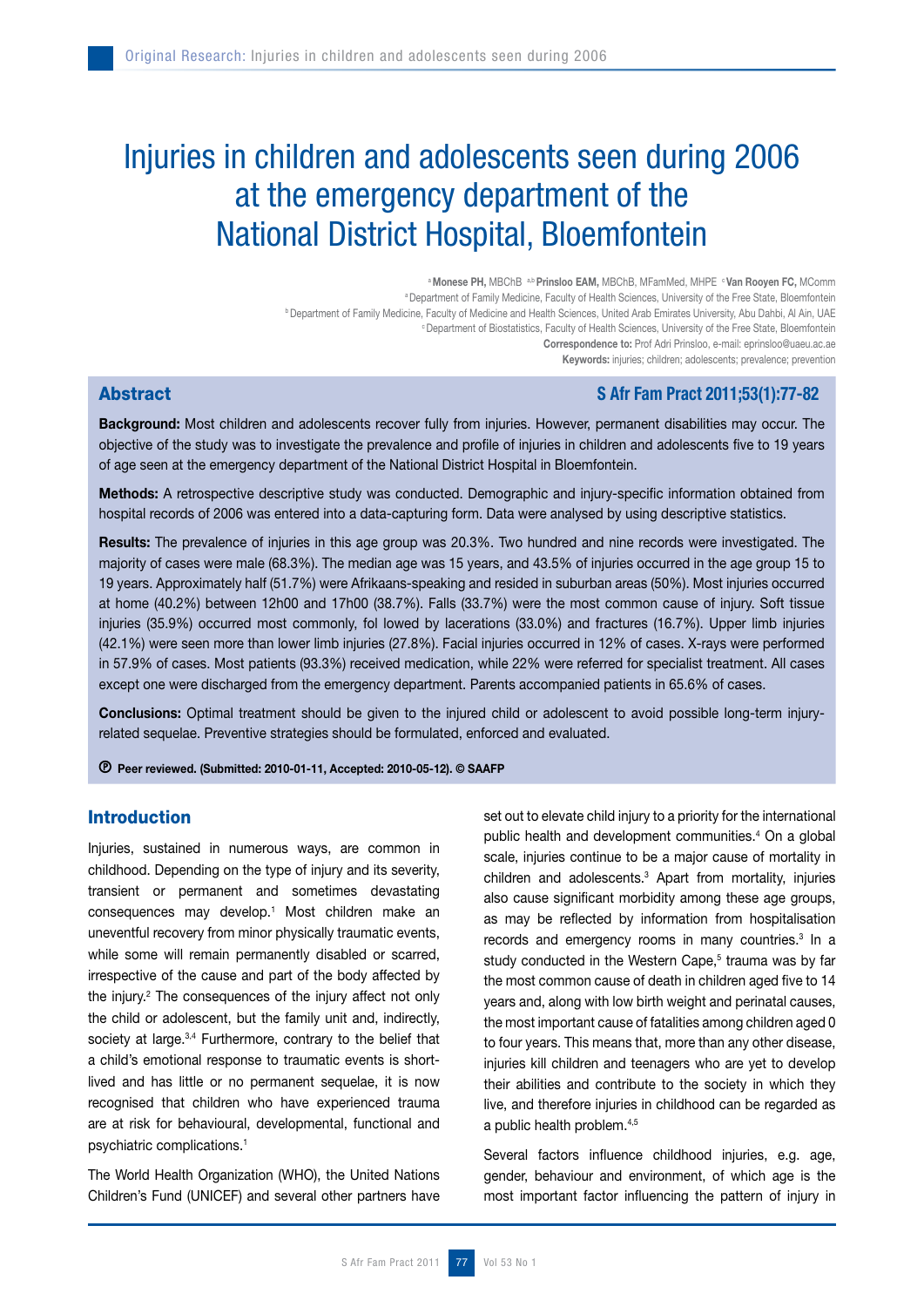childhood.6 In children younger than 18 years of age, higher mortality rates are found among boys, possibly due to their more aggressive behaviour and exposure to contact sports.<sup>3,5</sup>

The use of injury severity scores (ISS) and disability ratings, which classify disabilities into short-term (< six weeks) and long-term temporary disability (≥ six weeks) and permanent disability, is a useful method of classifying and documenting the impact of injuries.4 The impact and outcome of childhood injuries depend upon the severity or mode of injury. For example, injuries sustained in a motor vehicle accident are likely to result in multiple organ involvement, which may lead to severe short-term as well as long-term disabilities.5 Children who sustain injuries other than head injuries have a greater degree of disability and limitation of activities in the short term than those with head injuries.<sup>3</sup> On the other hand, in the long term, children with head injuries suffer more limitations in their daily activities and school performance, and may even develop an extent of mental retardation, depending on the severity of the head injury sustained.<sup>1,3</sup>

Injuries in childhood can also have an economic impact, as may be demonstrated by absenteeism of parents from work in caring for the injured child, as well as hospitalisation and rehabilitation costs.<sup>3</sup> It is therefore important to approach childhood injury as a "preventable disease". Injuries need to be viewed collectively as a single "disease", with broadly similar approaches to prevent them.<sup>4</sup> Proper identification of the types of injuries and their mechanisms can lead to the development of prevention and education programmes that may help to reduce the prevalence of childhood injuries. The quality of treatment and care given to the injured child and adolescent should be optimal from the first contact.<sup>6</sup>

The aim of the current study was to determine the prevalence and characteristics of injuries in children and adolescents five to 19 years of age, seen at the emergency department of the National District Hospital in Bloemfontein over a period of one year (1 January 2006 to 31 December 2006).

# Methods

A retrospective descriptive study was conducted by reviewing the records of all patients presenting with physical injuries at the emergency department of the National District Hospital, Bloemfontein, for a one-year period, i.e. 1 January to 31 December 2006. The National District Hospital is situated in close proximity to most of the Bloemfontein suburbs. As a district hospital, it serves as referral facility for most of the clinics in the municipal area and other nearby towns outside the Motheo district. The hospital in turn refers the majority of the patients to Pelonomi Regional Hospital or, in some cases, directly to

Universitas Tertiary Hospital, depending on the nature and severity of the patient's condition. Most trauma patients (children and adults) with severe injuries requiring specialist care are either taken straight to the trauma unit at Pelonomi Hospital, or referred there from the emergency department at National Hospital.

Children and adolescents with other forms of trauma, e.g. sexual assault and psychological trauma, were not included in the study, since they required a more complex form of management.

A pilot study was conducted on 10 files. Although some files were incomplete, the majority of the files contained the essential information required for the investigation. The data collection form was found to be appropriate for the study. The results of the pilot study were not included in the main study findings.

The emergency department registers were obtained from hospital administration. A systematic sampling method was used and every fifth name appearing in the register of the predetermined study population was recorded. A list with the patients' dates of birth and hospital numbers was then compiled for each month of the year. The list was submitted to the hospital records department for retrieval of the files. Each file was audited and the information entered into the data collection form designed for the study.

The data collection form was compiled with the assistance of the Department of Biostatistics at the University of the Free State (UFS). After completion of the forms, statistical analysis of data was performed by the same department. Descriptive statistics, namely means and standard deviations or medians and percentiles, were calculated for continuous data. Frequencies and percentages were calculated for categorical data.

Approval to conduct the study was obtained from the Ethics Committee of the Faculty of Health Sciences, UFS. Consent to access patients' hospital records was obtained from the clinical head of National Hospital.

## **Results**

A total of 6 576 children and adolescents, with and without injuries, were seen at the hospital's emergency department over the one-year period 1 January to 31 December 2006. The number of children and adolescents in the age group five to 19 years presenting with injuries was 1 337 for the year, giving a 20.3% prevalence of injuries in this age group.

Based on the systematic sampling, 267 files were requested, of which 209 were suitable to be included in the study. Fifty-eight files were deemed not suitable for inclusion for various reasons. Some files were missing from the records department, while others either lacked essential information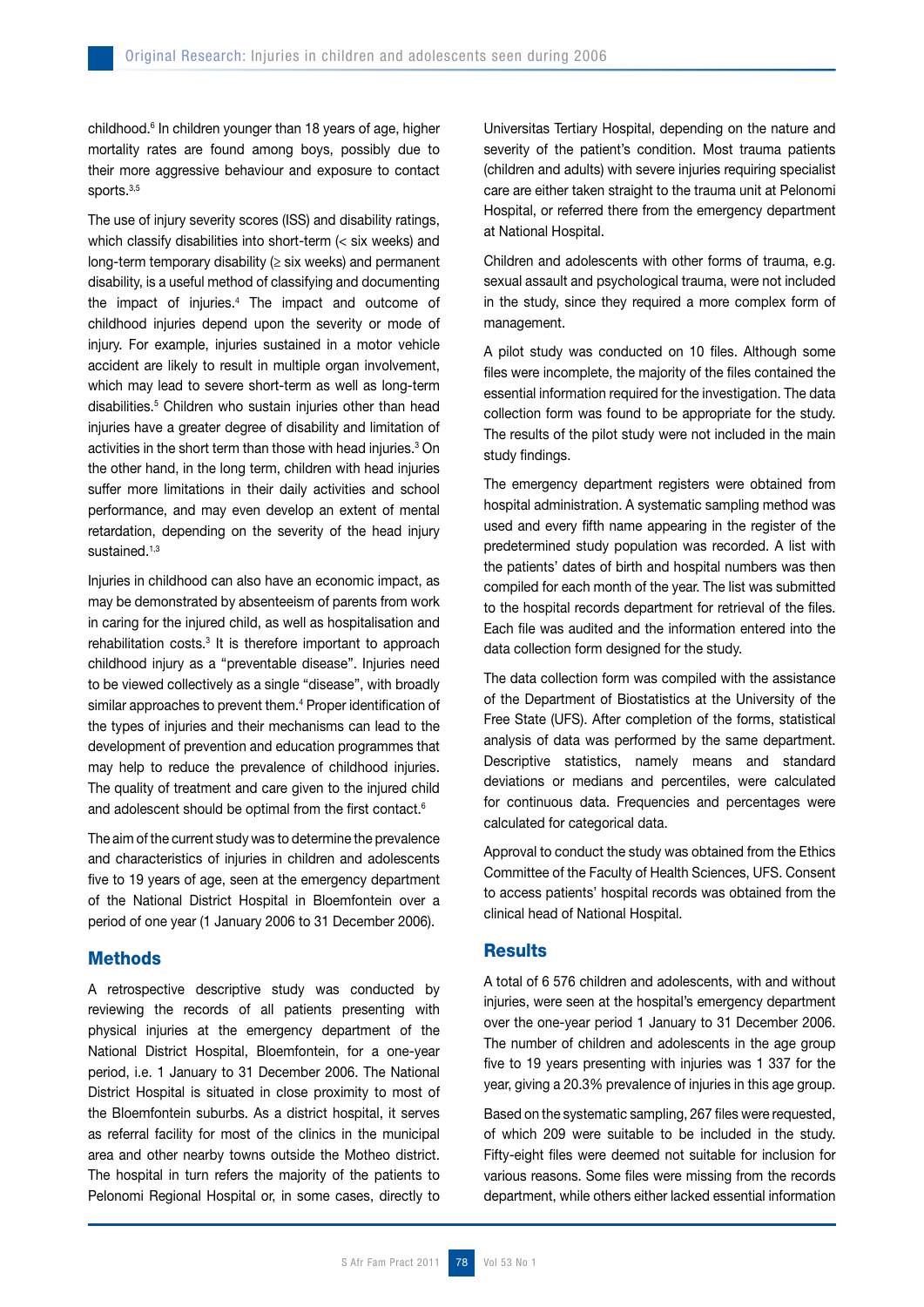or contained information from other visits. Some of the patients were seen more than once with repeat injuries, while others consulted the emergency department more than once for the same injury.

The majority of patients were male ( $n = 142$ ; 68.3%). No information regarding gender was available for one child. The patients' ages ranged from five to 19 years, with a median of 15 years. Age was categorised into three groups. More than 50% of injuries occurred in adolescents in the age group 15 to 19 years, while most injuries were seen in 17- and 18-year-old patients, namely 15.3% and 13.4% respectively. The frequency of injuries per age group is presented in Table I.

Table I: Frequency of injuries in children and adolescents aged five to 19 years per age group

| Age group     | <b>Frequency</b><br>$(n = 209)$ | Percentage of<br>total group |  |  |  |
|---------------|---------------------------------|------------------------------|--|--|--|
| 5-9 years     | 42                              | 20.1                         |  |  |  |
| $10-14$ years | 62                              | 29.7                         |  |  |  |
| $15-19$ years | 105                             | 50.2                         |  |  |  |

Further analysis was performed to determine the distribution of gender per age group. These results are presented in Table II. In both male and female patients, the majority of injuries occurred in the age group 15 to 19 years.

Table II: Comparison of the frequency of injuries between male and female patients in different age groups

|               | Gender |                    |                   |      |  |
|---------------|--------|--------------------|-------------------|------|--|
| Age group     |        | Male ( $n = 142$ ) | Female $(n = 66)$ |      |  |
|               | n      | $\frac{0}{0}$      | n                 | %    |  |
| 5-9 years     | 24     | 16.9               | 18                | 27.3 |  |
| $10-14$ years | 42     | 29.6               | 20                | 30.3 |  |
| $15-19$ years | 76     | 53.5               | 28                | 42.4 |  |

With regard to the specific month of the year, a fairly equal distribution of injuries was observed. The lowest percentage  $(n = 14; 6.7%)$  of injuries in this age group occurred in May and July, while June had the most injuries ( $n = 20$ ; 9.6%).

Afrikaans (51.7%) was the most common home language spoken by the children and adolescents in this study, followed by Sesotho (22.0%) and Setswana (16.1%). Other languages included isiXhosa (8.8%), English (1.0%) and isiZulu (0.5%). Data were missing for three children/ adolescents.

Half (49.8%) of the injured children and adolescents seen at the emergency department lived in suburban areas, while 22.1% came from the townships surrounding Bloemfontein. A small number (3.4%) of children and adolescents lived in the city centre, while 51 (24.4%) came from farms in the Bloemfontein district, other towns in the Free State, and areas outside the province. The area of residence was not indicated in the record of one child.

Information was lacking in 15 cases with regard to the time of day that injuries were sustained. For those cases with information regarding time of injury available, it was found that injuries occurred most commonly in the afternoon between 12h00 and 17h00 (38.7%). A similar occurrence of injuries sustained during the morning between 07h00 and 12h00 (30.4%) and through the course of the evening/night between 17h00 and 07h00 (30.9%) was noted. No clear indication that injuries were more likely to occur at a certain time of day could be established.

In 72 patients' files, no information with regard to the place where the injury was sustained was recorded . It was found, however, that the majority (40.2%) of injuries occurred at home, while 20.4% and 18.3% of children and adolescents were injured at school and in the streets, respectively. Injuries occurring at home were most commonly seen in children in the age group five to nine years (42.3%). Twentyone (15.3%) injured children and adolescents were brought to the emergency department from a sporting event or practice. The place of injury with regard to age group is shown in Table III.

#### Table III: Places where injuries occurred for three age groups ( $n = 137$ )

|                        | Age group               |      |    |                           |                           |               |  |
|------------------------|-------------------------|------|----|---------------------------|---------------------------|---------------|--|
| <b>Place of injury</b> | 5-9 years<br>$(n = 26)$ |      |    | 10-14 years<br>$(n = 43)$ | 15-19 years<br>$(n = 68)$ |               |  |
|                        | n                       | $\%$ | n  | $\frac{0}{0}$             | n                         | $\frac{0}{0}$ |  |
| Home                   | 11                      | 42.3 | 16 | 37.2                      | 28                        | 41.2          |  |
| School                 | 7                       | 26.9 | 11 | 25.6                      | 10                        | 14.7          |  |
| <b>Street</b>          | 7                       | 26.9 | 6  | 14.0                      | 12                        | 17.6          |  |
| Sports field           |                         | 3.9  | 10 | 23.2                      | 10                        | 14.7          |  |
| Other                  | 0                       | 0    | O  | 0                         | 8                         | 11.8          |  |

The mode of injury, or how the injury was sustained, is shown in Table IV. Twenty-eight patients' records did not give an indication of the mode of injury. It was found that most injuries were related to falls (33.7%).

Table IV: Mode of injuries sustained by children and adolescents five to 19 years of age

| <b>Mode</b>            | <b>Number of cases</b><br>$(n = 181)$ | Percentage |  |
|------------------------|---------------------------------------|------------|--|
| Assault                | 41                                    | 22.7       |  |
| Motor vehicle accident | 9                                     | 5.0        |  |
| Bicycle accident       | 8                                     | 4.4        |  |
| Sport                  | 30                                    | 16.6       |  |
| Falling                | 61                                    | 33.7       |  |
| Other ( $n = 32$ )     |                                       |            |  |
| Occupational           | 3                                     | 1.7        |  |
| Self-inflicted         | 15                                    | 8.3        |  |
| Foreign body           | 3                                     | 1.7        |  |
| <b>Burns</b>           | 6                                     | 3.3        |  |
| <b>Animal bites</b>    | 5                                     | 2.8        |  |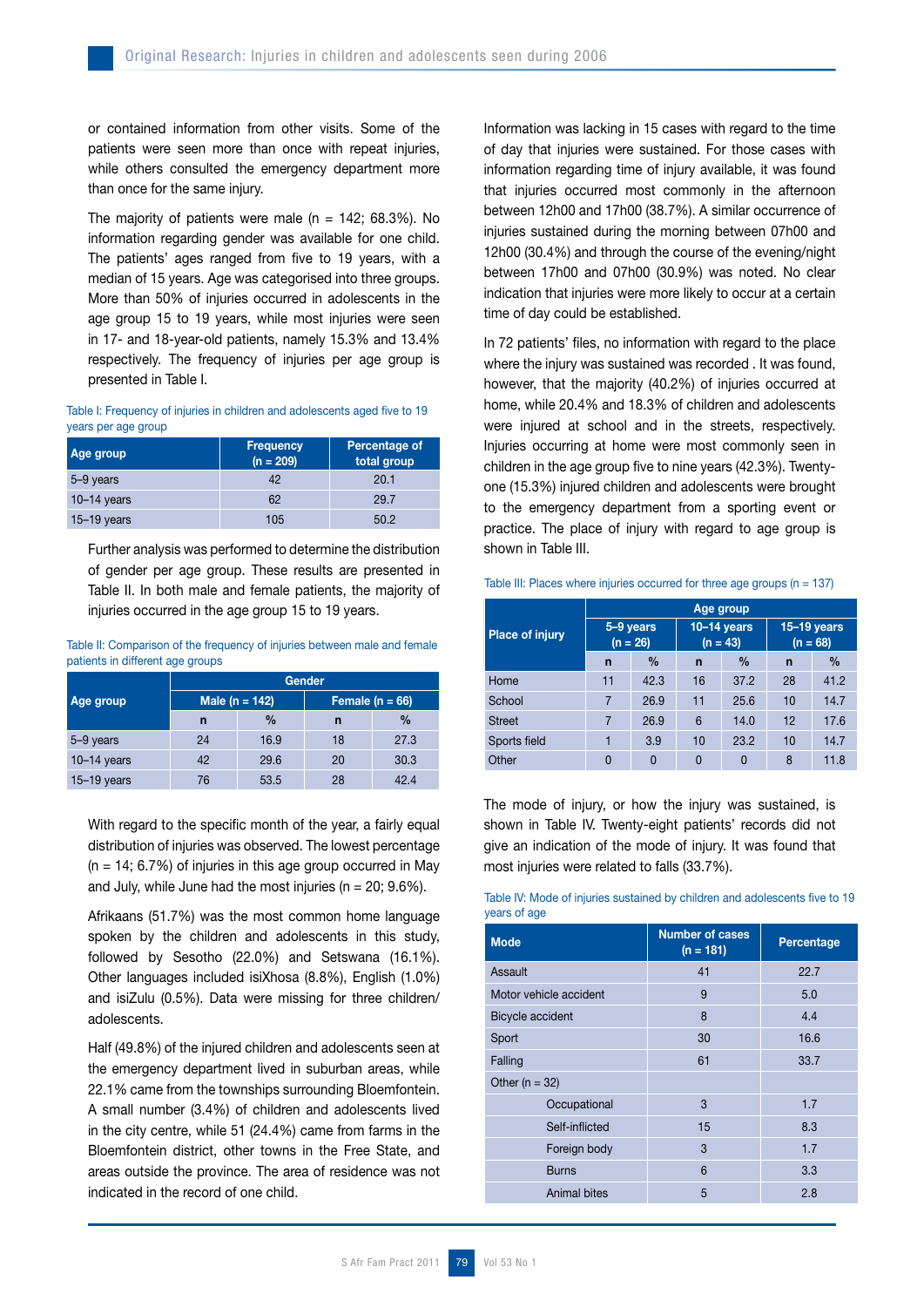Further analysis of injuries per age group revealed that falls were the predominant mode of injury among children and adolescents in the age groups five to nine years (47.3%) and 10 to 14 years (38.2%). Assault was the most common mode of injury in the age group 15 to 19 years, representing 36.7% of injuries sustained in this age group. The distribution of mode of injury per age group is shown in Table V.

|                        | <b>Age group</b>        |               |                             |      |                           |               |
|------------------------|-------------------------|---------------|-----------------------------|------|---------------------------|---------------|
| <b>Mode of injury</b>  | 5-9 years<br>$(n = 36)$ |               | $10-14$ years<br>$(n = 55)$ |      | 15-19 years<br>$(n = 90)$ |               |
|                        | n                       | $\frac{0}{0}$ | n                           | $\%$ | n                         | $\frac{0}{0}$ |
| Assault                | $\overline{2}$          | 5.6           | 6                           | 10.9 | 33                        | 36.7          |
| Motor vehicle accident | 3                       | 8.3           | $\mathfrak{p}$              | 3.6  | 4                         | 4.4           |
| Bicycle accident       | 3                       | 8.3           | 3                           | 5.5  | $\overline{2}$            | 2.2           |
| Sport                  | 4                       | 11.1          | 13                          | 23.6 | 13                        | 14.4          |
| Falling                | 17                      | 47.3          | 21                          | 38.2 | 23                        | 25.6          |
| Other                  | $\overline{7}$          | 19.4          | 10                          | 18.2 | 15                        | 16.7          |

#### Table V: Mode of injury per age group  $(n = 181)$

Soft tissue injuries (35.9%) were the most common type of injury seen at the emergency department in children and adolescents aged five to 19 years, followed by lacerations (33.0%) and fractures (16.8%). Abrasions occurred in 8.1% of cases, while a small minority of children and adolescents presented with burns (3.3%) and animal bites (2.8%). Only one (0.5%) child was seen with concussion, and 6.2% of children and adolescents sustained injuries typed as "other".

The limbs were most commonly affected by injuries, with 42.1% of injuries involving the upper limb and 27.8% the lower limb. Head and face injuries were seen in 10.5% and 12.0% of cases, respectively, while chest and abdominal injuries occurred in 6.2% and 4.3% of cases, respectively. Spinal injuries were reported in 4.8% of cases, of which 1% involved the cervical spine.

X-rays were performed in 57.9% of injured children and adolescents. Blood analyses (specific investigations were not specified on the data capturing form) were requested in two cases, while 80 (38.3%) children and adolescents did not require any special investigations. With regard to the management of injured children and adolescents, medication was prescribed in 93.3% of cases, while 24.4% required suturing for lacerations. Referral for specialist attention was necessary in 22.0% of cases, and 80.4% of the referred cases required orthopaedic evaluation or treatment.

All patients, with the exception of one (0.5%) who required observation, were discharged from the emergency department. No information was available for two patients. It should be noted, however, that the patients discharged from the emergency department ( $n = 206$ ) included those

who were referred for specialist attention ( $n = 46$ ; 22.3%). No follow-up on these patients was possible after referral, and therefore it could not be determined how many of them were admitted to hospital for further treatment, e.g. surgery, or discharged by the specialist who saw them.

Approximately two-thirds (65.6%) of children and adolescents coming to the emergency department with an injury were accompanied by one or both of their parents. Thirty-four (16.3%) children and adolescents came on their own, while 4.5% and 3.8% were brought in by friends or a relative/teacher, respectively. Five (2.4%) children and adolescents were brought to the emergency department by the police, while one (0.5%) child was brought in by a sibling.

# **Discussion**

Certain limitations of the study need to be noted. The study period of one year and the sample of 209 injured children and adolescents might not have been sufficient to reveal the real trend with regard to injuries in children and adolescents seen at this particular emergency department. Some of the files were also incomplete. The study was conducted at the emergency department of the National District Hospital, and given that other injuries might have been seen in the surrounding clinics or might not have been taken to any health facility at all, could have had an impact on the findings. It should furthermore be kept in mind that patients with major injuries, such as injuries sustained in motor vehicle accidents, are usually taken directly to the trauma unit at Pelonomi Hospital by paramedics or an ambulance.

The study found that the prevalence of the childhood and adolescent injuries in the emergency department was 20.3%. According to Sanchez et al, $6$  the rate of injuries in children 14 years of age and younger seen at emergency departments is between 15% and 18%. In the United States, 20% of injuries in children occur in the age group five to nine years, and 26% in the age group 10 to 14 years,<sup> $7$ </sup> compared to rates of 20.1% and 29.7% for these age groups, respectively, in the current study. No significant variation in prevalence between the different months of the year was found, and therefore the anticipation that more injuries would occur during times of school holidays was refuted, although the WHO report<sup>4</sup> refers to the lack of adequate supervision as an important contributing factor to injuries in children.

The finding that the majority of injured cases were boys did not come as a surprise. In the USA, boys in the age group 15 to 19 years have a 1.5 times greater injury rate than girls in the same age group.7 The WHO report on child injury prevention reports a similar trend.<sup>4</sup> Gofin et al<sup>3</sup> report that the incidence of hospitalisation due to injuries is nearly four times higher in boys than in girls. However, Polinder et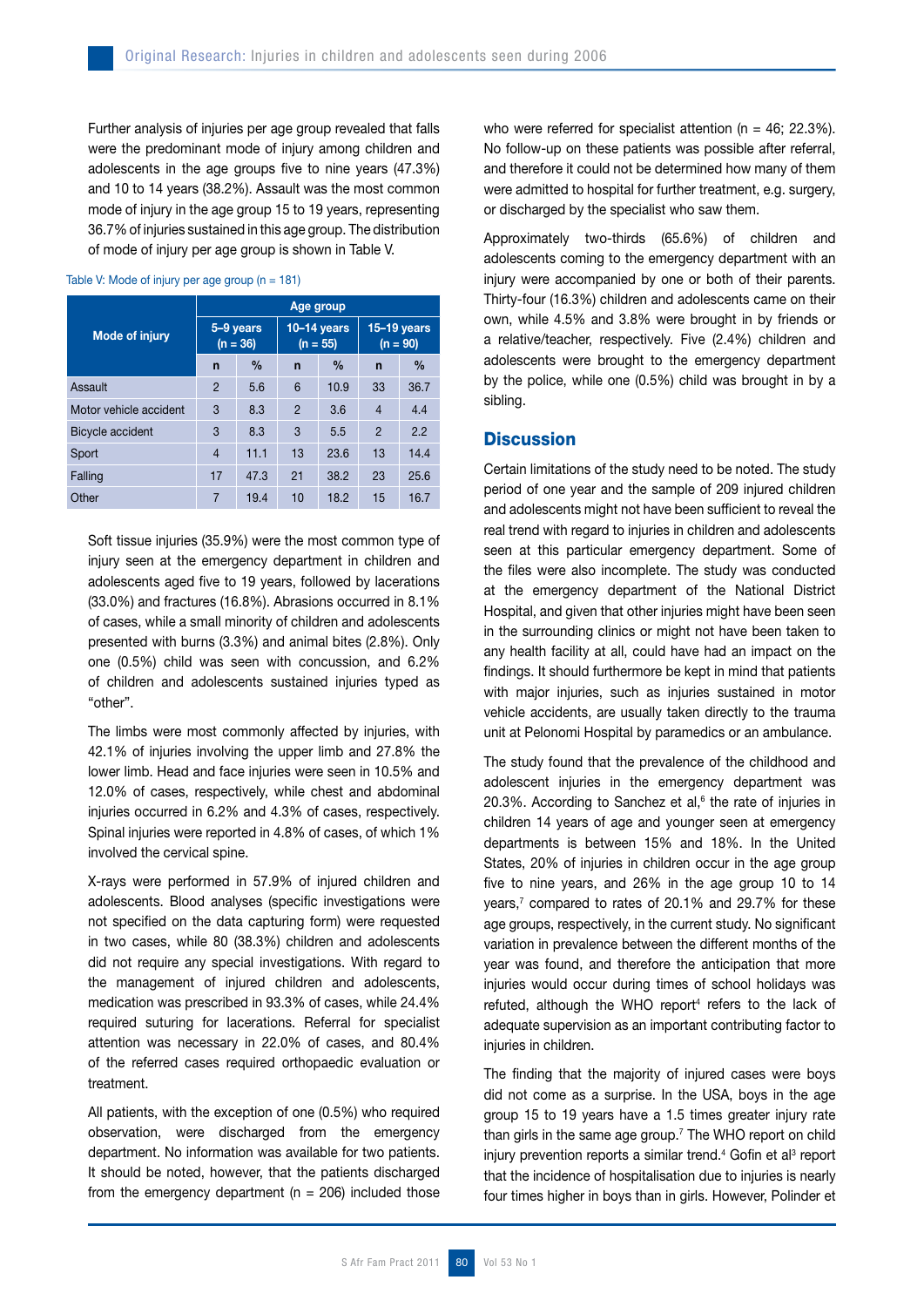al<sup>2</sup> found that female children are more prone to long-term disability.<sup>2</sup>

In relation to age, injuries were more frequently observed in the older (15 to 19 years) age group (50.2%). The Centers for Disease Control and Prevention (CDC) report that 29% of non-fatal unintentional injuries in the United States occur in this age group.<sup>7</sup> A possible explanation could be that as children grow older they become more adventurous or irresponsible, leading to an increased exposure to injuries. Sanchez et al<sup>6</sup> also found that age was the most important factor affecting the patterns of injuries sustained during childhood. It could further be argued that parental influence and adult supervision decrease as children grow older.

With regard to injury-specific demographic data, most injuries were found to occur at home between 12h00 and 17h00. This observation corresponds with findings reported by Polinder et al<sup>2</sup> and Gofin et al,<sup>3</sup> who found, respectively, that 48.7% and 65% of injuries sustained by children occur at home. A possible argument in support of this observation could be that many parents are absent from home during the afternoon, i.e. after school hours, due to employment or other responsibilities. Consequently, children are unsupervised and might become involved in high-risk activities. Hyder et al<sup>8</sup> found that 34% of injuries occur between 06h00 and 12h00, and 21% between 12h00 and 14h30. A Canadian study reports that, in boys, 21.9% of injuries are sustained at home, 12.4% at school and 40.1% during sporting activities. For girls, these figures are 26.2%, 11.1% and 32.8%, respectively.<sup>9</sup>

The current study reflects age-related differences for the different sites. In the age group five to nine years, the second most common places of injury were both school and the streets (both 26.9%). In the age group 10 to 14 years, the second most common place of injury was at school (25.6%), followed by the sports field (23.2%). Second to home-based injuries, 17.6% of adolescents in the age group 15 to 19 years sustained injuries in the streets. Gofin et al<sup>3</sup> report that most injuries (39.0%) among 15- to 17-year-old children occur in the streets, while Hyder et al<sup>8</sup> found that 56% of injuries occur at home and 21% in the streets.

The findings reported here could indicate that, despite the fact that parents are usually relieved when their children are at home, they still need to be strict regarding safety measures and supervision at home. Some parents work and leave their children unsupervised or with older children, who may then go to play and leave the younger children alone. Injuries at school and during sporting events or practice sessions might not be easy to avoid, although emphasis on adequate safety measures, including close supervision, should be enforced. Certain types of sports may be more prone to injuries and should be identified and prioritised

with regard to safety precautions.

The finding of this study, that falls were the most common mode by which injuries were sustained, was consistent with the report by Gofin et al, $3$  who noted that falls were the most frequent cause of injured children being hospitalised. Sanchez et al<sup>6</sup> and Van As et al<sup>10</sup> report, respectively, that falls represent 30% and 43% of non-fatal injuries in children. A Canadian study reports that falls represent 34.8% and 42.9% of hospital visits for injuries in boys and girls, respectively.9 In the USA, falls represent 37% of injuries in the age group five to nine years, 28% in the age group 10 to 14 years, and 17% in the age group 15 to 19 years,<sup>7</sup> compared to the current study, in which falls represent 47.3%, 38.2% and 25.6% of injuries for the respective age groups. These findings, according to Sanchez et al, $6$  could be explained by the different age-related developmental stages of children. For example, in children six to 12 years of age, motor skills are well developed but they lack the cognitive skills to realise the potential consequences of their bravado. They therefore usually sustain injuries reflecting their curious and competitive nature. Bicycle- and sportsrelated injuries are common in children six to 15 years of age.<sup>6</sup> In the current study, however, injuries sustained due to bicycle and motor vehicle accidents were not among the common modes of injury, possibly due to the limitations referred to earlier. According to the WHO Global Burden of Disease report, falls are the  $12<sup>th</sup>$  leading cause of death in the age groups five to nine years and 15 to 19 years.<sup>4</sup>

Due to peer pressure and friends' contribution to taking risks, adolescents often start experimenting with drugs and alcohol.11,12 This behaviour could explain the finding that assaults were the most common mode of injury (i.e. 36.7%) in the age group 15 to 19 years. Violence is the third leading cause of death in the age group 15 to 19 years.<sup>4</sup> Further research should focus on the reasons for assault-related injuries in this age group to investigate preventive strategies, the availability of recreational activities, and social as well as educational development and support.

Medication (93.3%) was the most common type of treatment given to injured children and adolescents. Twenty-seven (77.1%) of 35 children and adolescents presenting with fractures were referred to orthopaedics. It could be recommended that one of the senior doctors in the emergency department should receive further training in orthopaedics to minimise the number of referrals. Polinder et al<sup>2</sup> found that 75% of children with lasting disabilities were treated for their injuries at the emergency department only and not referred for specialist attention.

Hyder et al<sup>8</sup> report that 46% of fathers and 39% of mothers accompanied their injured children to hospital. In our study, however, 65.6% of injured children were accompanied to